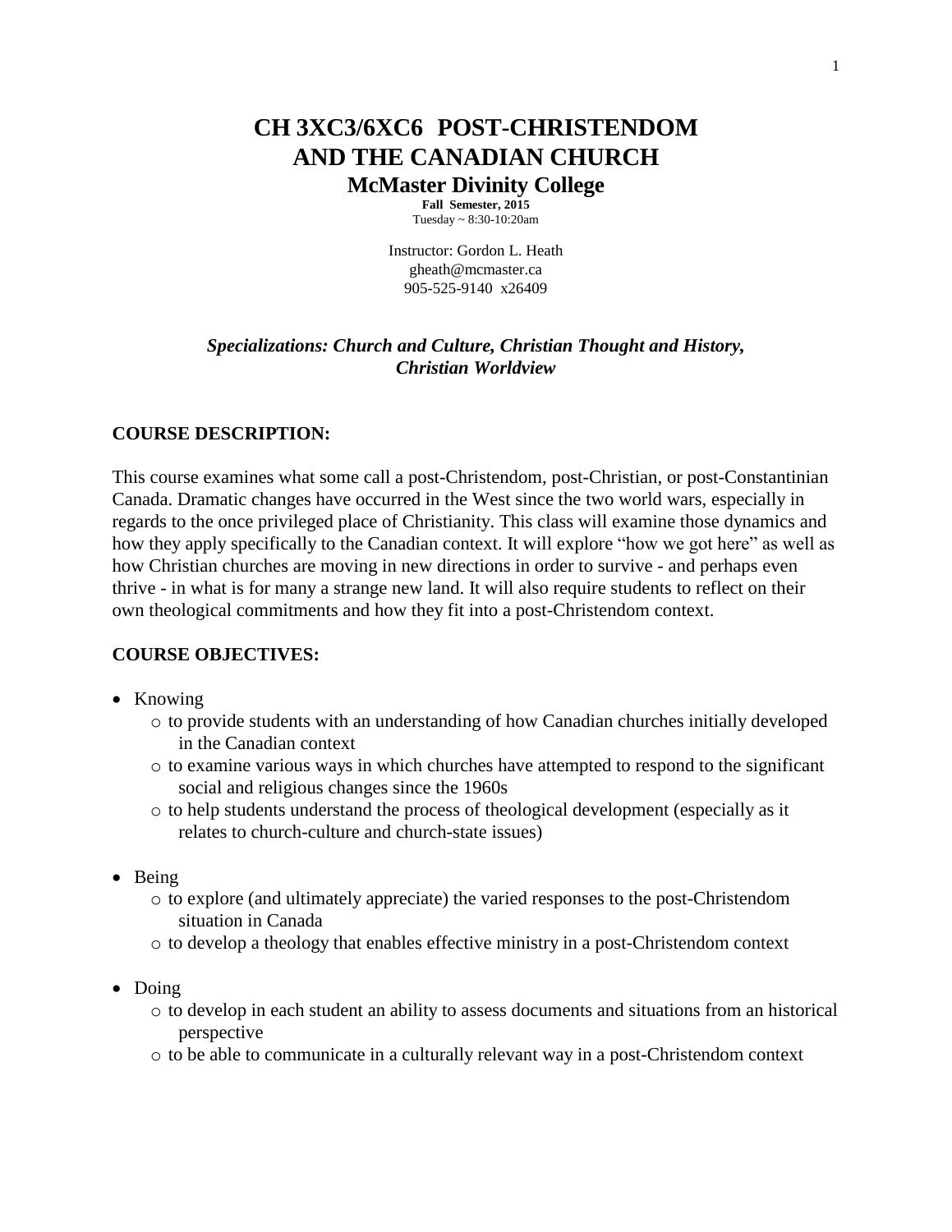#### **TEXTS:**

- Robert Choquette. *Canada's Religions: An Historical Introduction*. Ottawa: University of Ottawa Press, 2004.
- Gary Miedema. *For Canada's Sake: Public Religion, Centennial Celebrations, and the Remaking of Canada in the 1960s*. Montreal/Kingston: McGill-Queen's University Press, 2005.
- Gordon L. Heath. *Doing Church History: A User-friendly Introduction to Researching the History of Christianity*. Toronto: Clements Publishing, 2008.

#### **ASSIGNMENTS:**

See *Doing Church History* for further instructions.

**Research Paper:** Each student will write a ten to fifteen page research paper on a topic related to their specialization. The topic of this paper will be determined by the student's specialization, and developed in consultation with the professor. Results of research will be shared with the class at the end of the semester.

*Church and Culture Specialization*

The interplay between Christian theology and culture should be a critical part of this analysis. Select an issue related to an aspect of Canada's past or present and analyze how the church and culture interacted. The focus should be relatively specific, rather than scattered (eg. "the influence of 1960s feminism on attitudes to women's ordination" rather than "how Canadian churches viewed women").

 *Christian Thought and History Specialization* The research for this specialization should focus on developing critical knowledge of a key movement or event in Canadian church history (eg. the church and the 1960s), or a deeper awareness of an aspect of Christian theology related in the Canadian church (eg. social gospel, nation-building). In either case, the subject should intersect with the class discussion of post-Christendom.

#### *Christian Worldview Specialization*

Research for this specialization should focus on a construction of one's theological position in regards to an aspect of Christians and the State, or Christians and culture (eg. developing a theology of Christendom - rejection, acceptance).

**Book Review #1:** Students will be required to write a two page summary of Miedema's *For Canada's Sake*. review should answer questions such as: What is the author's thesis and how does he substantiate it (e.g. sources, structure, assumptions)? What are some of the strengths of the book, as well as the weaknesses? What is its unique contribution? Be prepared to discuss the results of your review in class.

**Book Review #2:** Students will be required to write a two page summary of a book related to Post-Christendom. The book selected should also intersects with the student's specialization. Students should get approval from the instructor before proceeding with a specific book.

**Debate:** Students will participate in an in-class debate/discussion over the issue of whether or not a nation can be Christian. Students will be expected to come to class prepared to talk and argue for their position.

**Interview:** Students will be required to interview both a congregational member and a denominational official on the topic of how the denomination is responding to the changing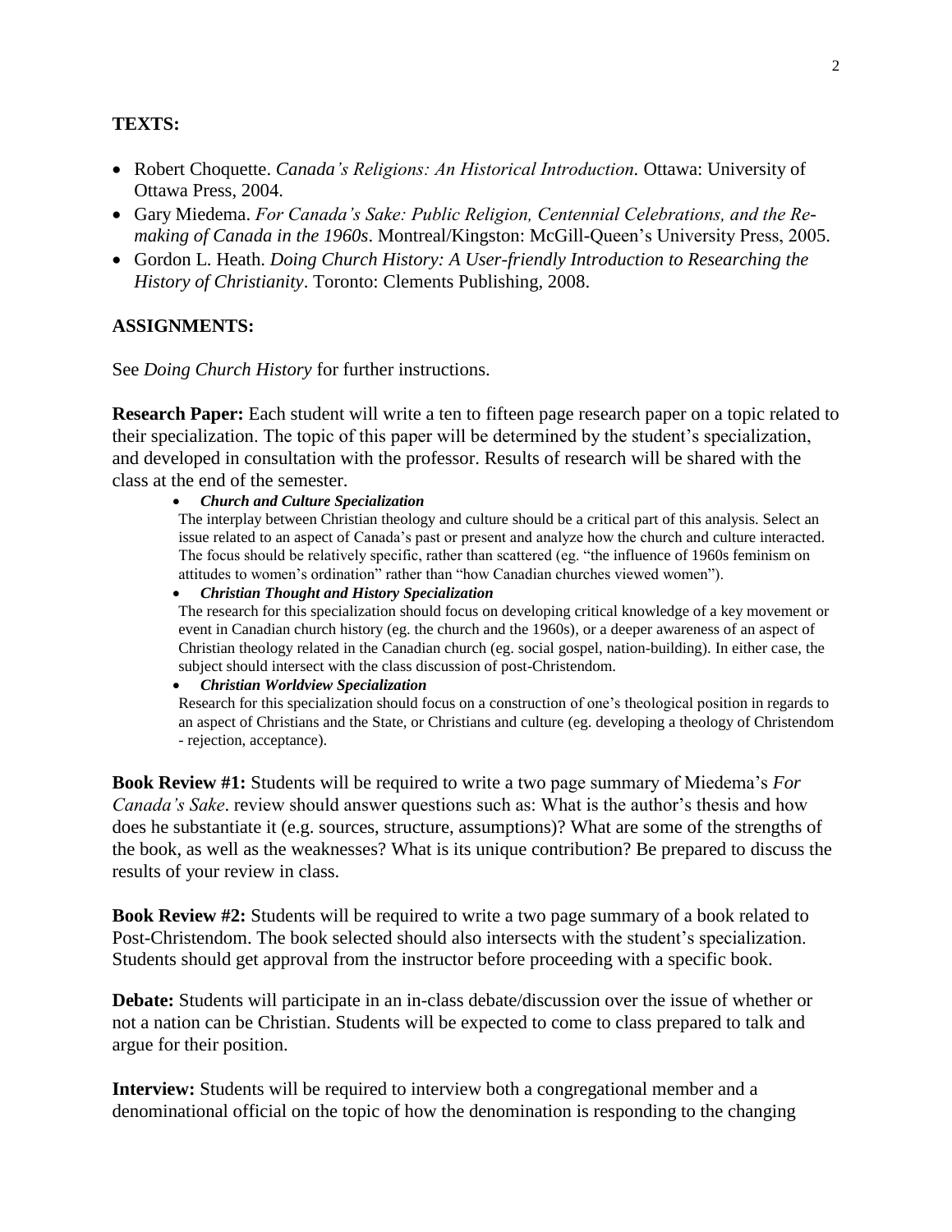religious landscape of Canada. Students will also provide a summary and assessment of those conversations (three-five pages). Results will be reported in class.

*Advanced degree students are expected to fulfill all assignments at an advanced degree level. They will also be required to prepare an annotated bibliography of ten books and ten articles in the area of their research paper, as well as write an additional 7500 words for the research paper.*

## **GRADING:**

- Research Paper:  $40\%$
- Book Review #1: 15%
- Book Review #2: 15%
- Debate: 10%
- $\bullet$  Interview: 15%
- Participation: 5%

## **GENERAL COMMENTS:**

• Textbook Purchase

All required textbooks for this class are available from the College's book service, READ On Bookstore, Room 145, McMaster Divinity College. Texts may be purchased on the first day of class. For advance purchase, you may contact READ On Bookstore, 304 The East Mall, Suite 100, Etobicoke, ON M9C 5K1: phone 416.620.2934; fax 416.622.2308; email [books@readon.ca.](mailto:books@readon.ca) Other book services may also carry the texts.

• Academic Honesty

Academic dishonesty is a serious offence that may take any number of forms, including plagiarism, the submission of work that is not one's own or for which previous credit has been obtained, and/or unauthorized collaboration with other students. Academic dishonesty can result in severe consequences, e.g., failure of the assignment, failure of the course, a notation on one's academic transcript, and/or suspension or expulsion from the College.

Students are responsible for understanding what constitutes academic dishonesty. Please refer to the Divinity College Statement on Academic Honesty ~

<http://www.mcmasterdivinity.ca/programs/rules-regulations>

• Gender Inclusive Language

McMaster Divinity College uses inclusive language for human beings in worship services, student written materials, and all of its publications. In reference to biblical texts, the integrity of the original expressions and the names of God should be respected. The NRSV and TNIV are examples of the use of inclusive language for human beings. It is expected that inclusive language will be used in chapel services and all MDC assignments.

• Style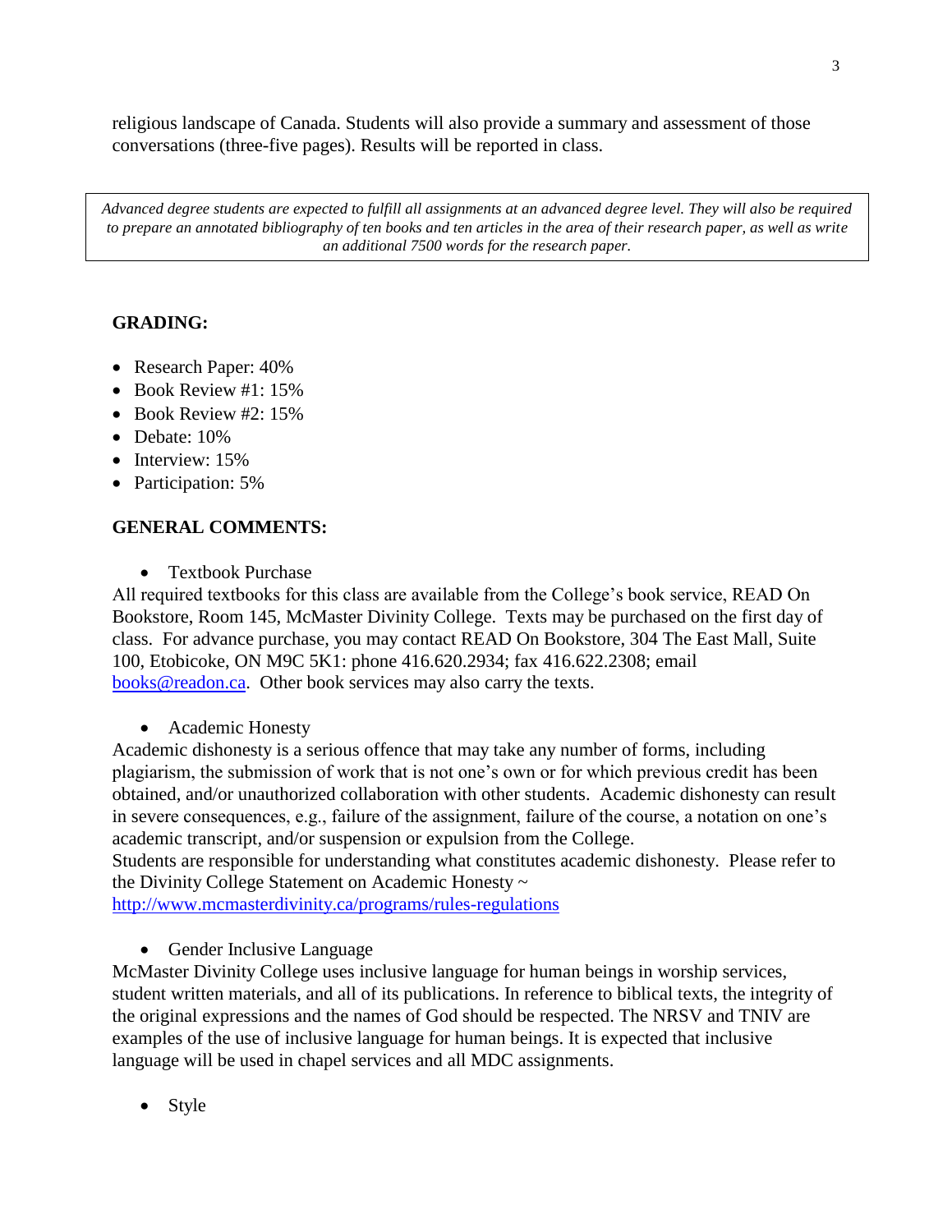All stylistic considerations (including but not limited to questions of formatting, footnotes, and bibliographic references) must conform to the McMaster Divinity College Style Guidelines for Essays and Theses

[http://www.mcmasterdivinity.ca/sites/default/files/documents/mdcstyleguide.pdf](http://www.mcmasterdivinity.ca/sites/default/files/documents/MDCStyleGuide.pdf) Failure to observe appropriate form will result in grade reductions.

• Disclaimer

This syllabus is the property of the instructor and is prepared with currently available information. The instructor reserves the right to make changes and revisions up to and including the first day of class.

• Due Dates

Essays must be handed in at the beginning of the class on the day they are due. All other essays will be considered to be late. Students may be exempted from the late penalty of 3% per day (not including weekends) if they attach to their essay a letter explaining the genuine emergency that delayed them. Late assignments (even ones with an extension) will not receive comments and constructive criticism from the professor.

• Other

Please turn off your cell phone and/or pager before the class begins. Please do not attend class if you are ill and contagious (e.g. the flu).

### **CLASS SCHEDULE:**

| Sept 15   | Introduction to the Class/Secularization Theories                                                     |
|-----------|-------------------------------------------------------------------------------------------------------|
| Sept 22   | Debate: Can a Nation even be Christian?<br><i>*Debate Due</i>                                         |
| Sept 29   | The Arrival and Establishment of Christianity                                                         |
| Oct 6     | Nineteenth-Century Successes                                                                          |
| Oct 13-16 | Reading Week                                                                                          |
| Oct 20    | A National Vision: Christianizing the Social Order                                                    |
| Oct 27    | The Wheels Fall Off: Postwar Boom and Bust<br><i>*Book Review Due</i>                                 |
| Nov $3$   | The Other Solitude: The Quiet Revolution in Quebec<br>The Rest of the West: Europe, US, Australia, NZ |
| Nov $10$  | From Priests to Prophets: The Churches and the State                                                  |
| Nov 17    | Responses, Theorists, and Models for Ministry (Part 1)                                                |